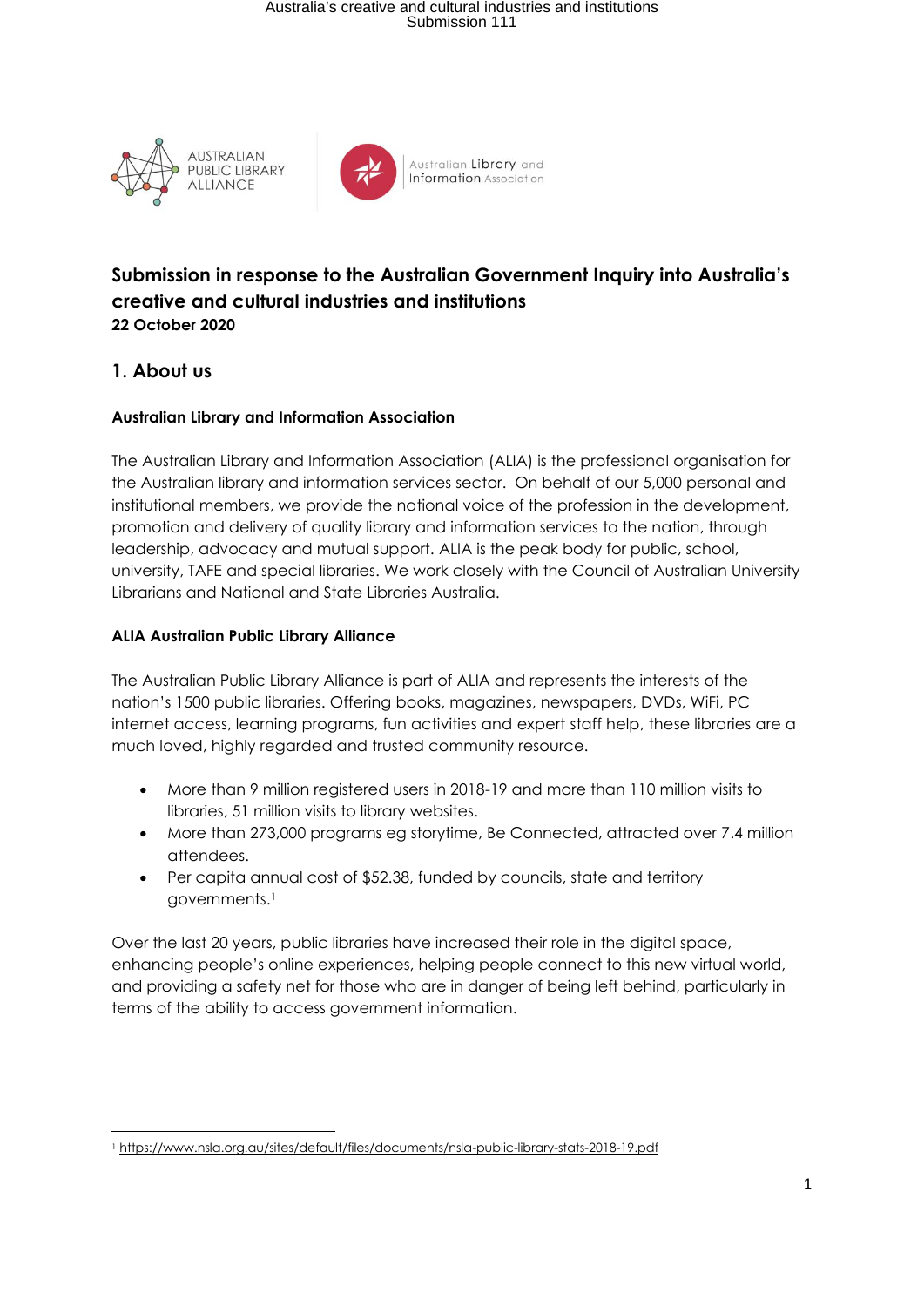## **2. Libraries and the creative and cultural industries**

At their core, libraries are where audiences gather to share their love of reading; to listen to authors explain their work; to participate in reading adventures; to experience the sense of wellbeing from escaping into stories; to gain inspiration and content for their own contribution to the world of literature.

Libraries buy books – millions of dollars-worth of books and ebooks every year. They promote books and authors, connecting writers with readers. They help build every new generation of readers by supporting literacy at all ages. Libraries make Australian books accessible to readers today and they preserve these works for future generations.

But that's not all. In recent times, libraries have expanded into the broader arts and culture mix. We have introduced maker spaces, with media labs, music studios, 3D printers and other devices bringing professional quality systems, techniques and ideas within the reach of the whole community. Our new library buildings feature theatre, performance and exhibition areas, inside and outside. Programs have been redesigned to encourage individual and cocreation, so that any person, of any age, can engage in creative practice through their local library.

The State Library of Victoria and Public Libraries Victoria published *Creative Communities The cultural benefits of Victoria's public libraries* in 20142. In its overview, the report states:

*'The library has become a place that actively fosters and showcases creativity, while also providing access to knowledge, ideas and discussion. These wide ranging activities bring varied ages and backgrounds together in the one place, creating a key public destination for diverse groups to meet.* 

*'Library activities are cultural in both senses of the word: cultural in that they animate community life, and cultural in their dedication to the arts, books and ideas. Victorian public libraries are culture-makers and cultural connectors – they spark creativity, inspiration, social understanding and interaction.'*

In order to continue to deliver these high quality library services, we need future generations of qualified professionals. A recent ALIA survey<sup>3</sup> of more than 1,000 library and information professionals, representing 12% of the workforce with undergraduate and postgraduate qualifications, found that 9.9% of Librarians plan to retire in the near future. We have between 300 and 400 Librarians graduating from Australian universities each year, but there is a wide gap between qualified new graduates and retirees (approximately 800 per annum).

We are concerned that the Australian Government's new Job Ready Graduates Package places librarianship in the highest category for student fees and may well impede our ability to recruit the next generation of professionals. We have made representations to the Minister for Education for librarianship to be realigned with IT and education.

<sup>2</sup> https://www.slv.vic.gov.au/sites/default/files/Creative-communities-summary-report.pdf

<sup>3</sup> https://read.alia.org.au/alia-lis-pay-and-employment-snapshot-2020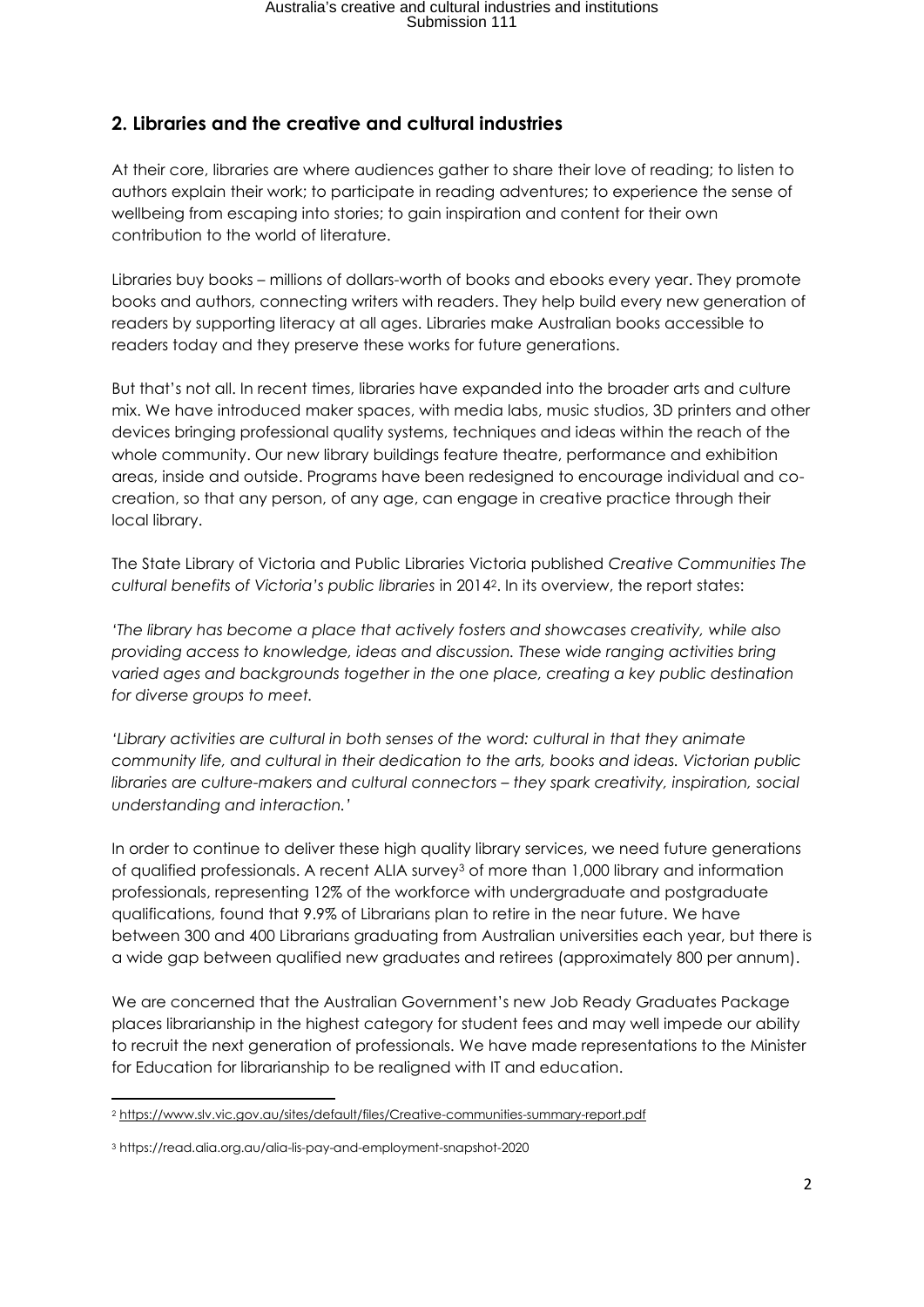# **3. Responses to the Inquiry Terms of Reference**

### **3.1 The direct and indirect economic benefits and employment opportunities of creative and cultural industries and how to recognise, measure and grow them**

ALIA is a founder member of Books Create Australia, with the Australian Booksellers' Association, the Australian Publishers' Association (APA) and the Australian Society of Authors (ASA).

We know that there is a strong demand for Australian books and writing, from book buyers and book borrowers. By rights, we should have a thriving, well-funded book industry, with employment opportunities for creators, a healthy publishing sector and successful independent bookshops. We have a dearth of data, but what we do have tells us that the contribution of literature as an art form to society is undervalued, and this is reflected in low levels of support. For example, at a national level, total literature funding from the Australia Council has decreased by 44% of the past six years, to just over \$5.1 million, and at an individual level, authors earn on average of just \$12,900 a year from their writing4.

The Australia Council's most recent national Arts Participation Survey suggests that 72% of the population aged 15 years and over read for pleasure – and this high level of participation is supported by annual public library loans of over 158 million items<sup>5</sup>.

In the absence of Australian Government funding for a major national reading campaign, public libraries and the book industry have delivered the Australian Reading Hour, now Australia Reads, since 2012, on less than \$200,000 per annum. This has provided promotion for Australian books and reading generally, and increased exposure for individual author ambassadors.

We have been grateful for federal Arts Ministers' contributions of \$50,000 per annum for several years, and \$100,000 in 2020 to help transform the campaign into a greatly extended six-month online program. We would welcome continued support as part of a wider response to the funding needs of the literature sector.

### **3.2 The non-economic benefits that enhance community, social wellbeing and promoting Australia's national identity, and how to recognise, measure and grow them**

The benefits of reading for mental health are well documented and a strong culture of reading is essential if we are to improve levels of literacy in Australia. Studies of public libraries' contribution to their communities show that there is a return on investment of at least \$3 for every \$1 invested in terms of social benefits, and the latest study from Victoria in 2018 found the figure to be \$4.30<sup>6</sup>.

<sup>4</sup> https://research-management.mq.edu.au/ws/portalfiles/portal/122625541/3 Authors Income.pdf

<sup>5</sup> https://www.nsla.org.au/sites/default/files/documents/nsla-public-library-stats-2018-19.pdf

<sup>6</sup> https://www.slv.vic.gov.au/sites/default/files/Libraries-work.pdf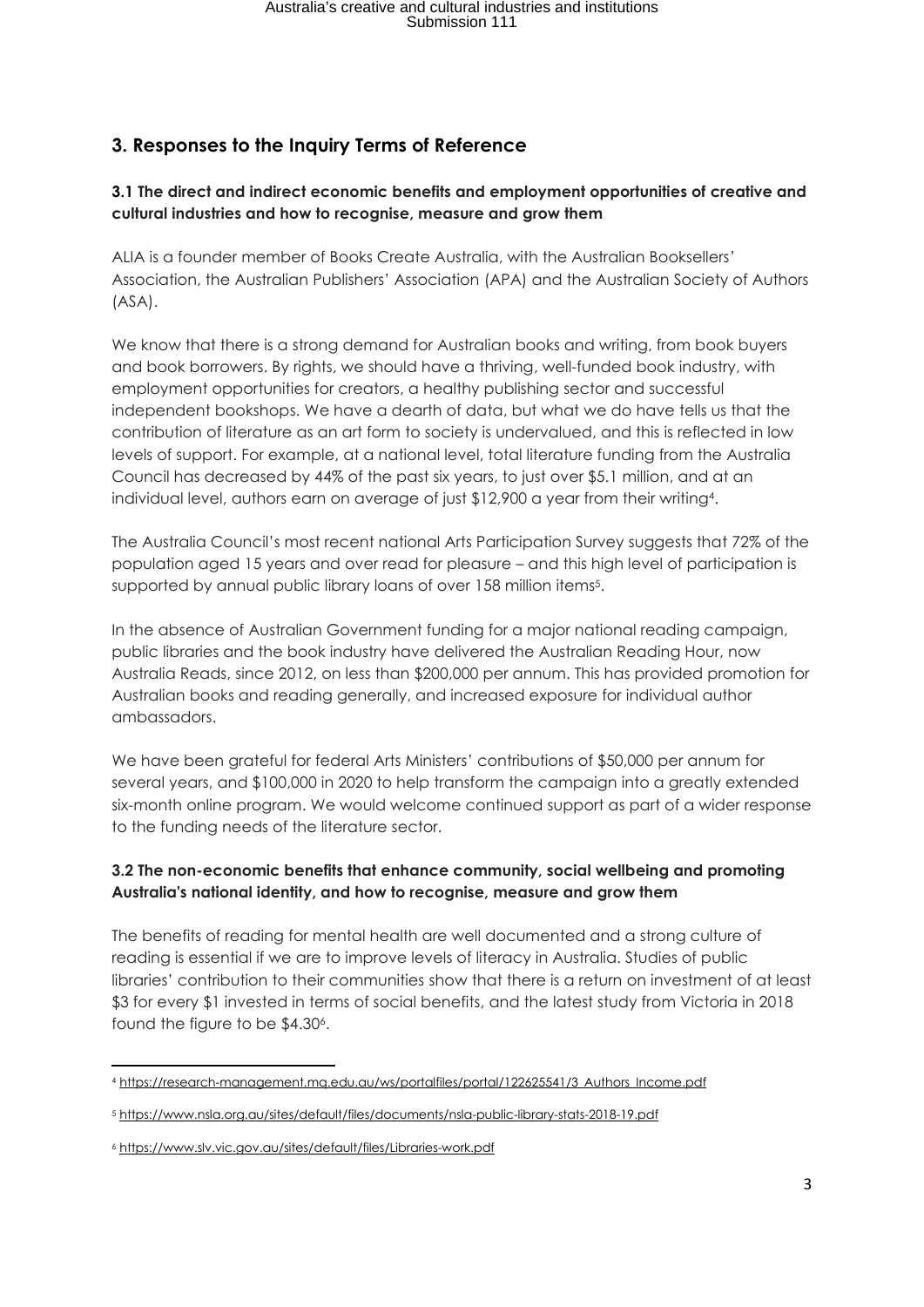### **3.3 The best mechanism for ensuring cooperation and delivery of policy between layers of government**

Public libraries are owned and run by territory governments in ACT and Northern Territory; by local councils with the support of state governments in most states; by the state government in Tasmania. There is no formal relationship between public libraries and the Australian Government, yet many federal programs require the involvement of public libraries as places people go for information and tech help. Examples include the Be Connected program for older Australians, My Health Record and the Census.

Public libraries have established their own highly effective mechanism for collaboration nationally through the ALIA Public Library Alliance and we work closely with National and State Libraries Australia on initiatives of mutual interest and benefit.

#### **3.4 The impact of COVID-19 on the creative and cultural industries**

When the pandemic hit in March 2020, libraries moved their services online. Public libraries began livestreaming storytime sessions for young children, to support families in lockdown, and many rang their most vulnerable users to check on their wellbeing and help satisfy their reading needs through home delivery. National, state and territory libraries ramped up their digitisation programs to make new content available to humanities researchers.

On 28 May, ALIA released early results from a nationwide survey, which showed that after book borrowing, social interaction was the biggest loss felt by the community during the COVID-19 lockdown of public libraries. We found that while 87% of respondents missed being able to borrow print books (ebooks remained available 24/7), 44% missed having expert, friendly help from library staff; 40% missed being around other people; 36% missed participating in events and activities for adults, and 20% missed taking part in storytimes with other families (although many libraries offered pre-recorded and livestreamed virtual storytimes).

Libraries outside Victoria have reopened, but some are still limited to 'click and collect' services; others are open for time-limited browsing; many have paused their face-to-face programs, although outdoor spaces are being used to meet social distancing requirements.

### **3.5 Avenues for increasing access and opportunities for Australia's creative and cultural industries through innovation and the digital environment.**

#### Access to ebooks

During the COVID-19 lockdown, electronic resources such as ebooks, eaudiobooks, online learning programs and databases were the only contact-free materials libraries could provide. Loans of ebooks were already on a growth trajectory in public libraries but soared during March and April. Use of other resources in libraries, such as Ancestry.Com for family history researchers, increased exponentially.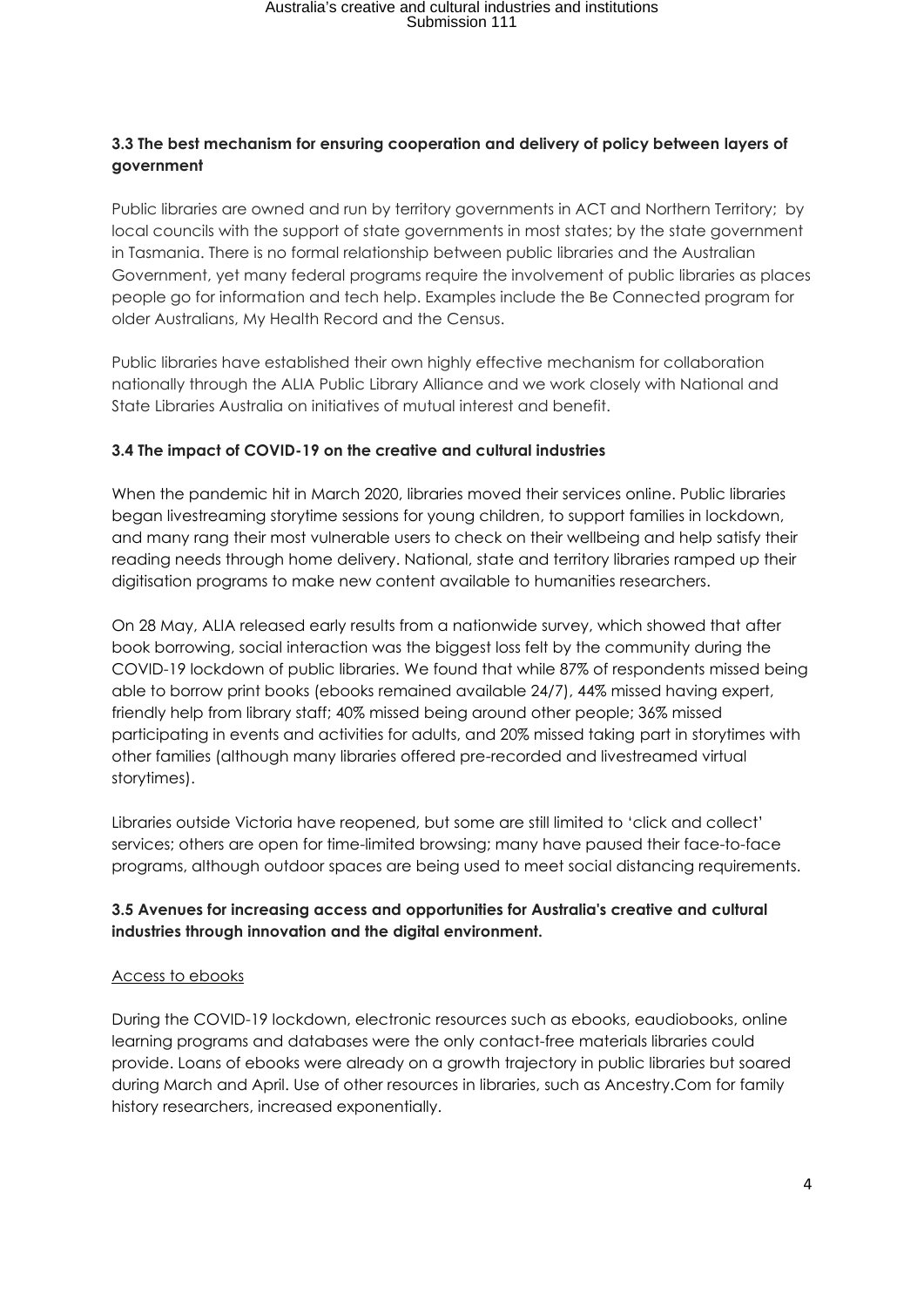# Australia's creative and cultural industries and institutions Submission 111

*Since the 23 March shutdown, the State Library of NSW has enjoyed 703,611 website visits (20% increase) and 1,500 ebooks have been downloaded (200% increase). NSW public libraries have collectively processed over 800,000 eloans (300% increase) and enjoyed over one million website visits (100% increase). 7* 

Coming out of COVID-19, public and school libraries in particular need to find an affordable way of purchasing ebooks, which continues to reward creators and publishers but does not take unreasonable advantage of market supply limitations. For ebooks, libraries seek:

- Fair pricing popular fiction titles can cost libraries several times the retail price
- Access to the latest releases (some publishers have embargo periods for libraries or choose not to supply libraries with ebooks)
- Simple purchasing models (ebook contract models are overly complex and do not reflect the difference between ebooks and print and the positive benefits which can be derived from the digital format)
- Copyright provisions to be maintained in electronic formats rather than library exceptions being over-ridden by contract terms.

In addition, libraries need reasonable prices for digital resources such as newpapers and databases, and terms which provide remote access for products such as Australian Standards.

These considerations were highly desirable pre-COVID, they have now become essential if libraries are going to continue to provide the services Australians have come to rely on.

## Virtual storytimes

In a normal year, Australian public libraries run 121,000 physical storytimes, attracting over 3 million children and caregivers. They're a playful, fun way of encouraging families with young children to read together at home. While many families are keen book borrowers, most are also book buyers, and this makes library storytime a marketing opportunity for publishers, writers and illustrators.

During the COVID-19 lockdown, public libraries were closed and even as libraries reopened, on-site programs were tightly restricted. Working around an uncertain area of copyright, the APA, ASA and ALIA came to an interim agreement that libraries could livestream and record children's storytimes to fill the gap left by the absence of these programs for families with young children.

The agreement has not only provided libraries with the opportunity to stay connected with children and families during the COVID-19 closure of libraries; it has extended their reach to include children and families who can't come to storytime sessions at libraries, but have been able to embrace the online opportunity. This seems to be especially evident in families where both parents are working and can't get to the library, as well as those living in socially disadvantaged areas where transport options are limited but internet access and devices are not.

<sup>7</sup> Percentage increases are compared to the same reporting period in 2019 (23 March to 15 May)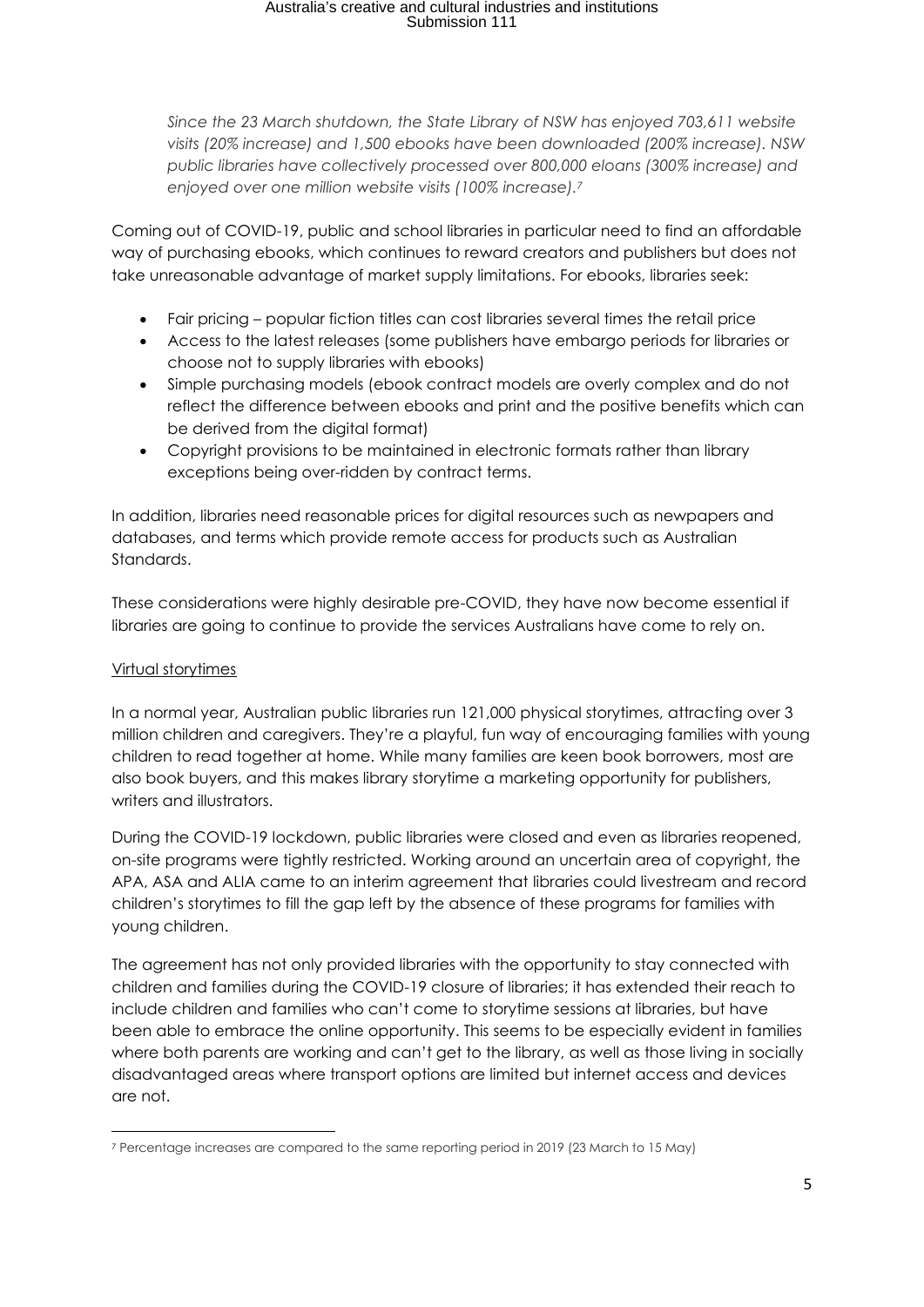# Australia's creative and cultural industries and institutions Submission 111

The current in-principle agreement will lapse at the end of the year and Books Create Australia is actively seeking ways to extend these benefits into 2021.

## Digital transformation

Public libraries have seen a big increase in demand for digital services. There is a very high level of trust in public libraries and librarians, which makes these institutions an attractive option even for the most sensitive of topics. Some people find their own way to libraries, for example to seek help filling in their tax form. Others are sent to public libraries by agencies for assistance filling in forms for welfare, immigration, NDIS and so on. This requires one-on-one help, which has a major impact on staffing levels, at the same time raising management issues around privacy of personal information.

With public libraries closed, the loss of internet access for people who can't afford to pay for their own, do not have the digital skills to navigate the internet, or have limited connectivity, has been evident during COVID-19. This has had a significant impact on the most disadvantaged and vulnerable in our society. Public libraries are especially well positioned to play an instrumental role in addressing emerging vulnerabilities and are essential if all Australians are to have access to the internet.

In the US, the Library Services and Technology Act<sup>8</sup> is a federal program exclusively for libraries, with funds distributed through a grants scheme to support digitally-enabled communities. We propose that, coming out of COVID-19, the Australian Government create a fund in Australia to recognise the contribution of local government-funded public libraries in enabling its services to be provided online, at a reduced cost centrally.

## **4. Recommendations**

From the issues noted above, we have the following three specific recommendations for the Inquiry.

**1. Align librarianship with IT and education in the Job Ready Graduates plan**

**Move Librarianship and Information Management to Cluster 2 of the new Job Ready Graduates scheme, together with IT and education. This would more accurately reflect the role and value of the library and information sector and would help ensure that we are able to recruit and train the graduates we need for our future workforce.**

#### **2. Invest in Australian books, writers and reading**

**Confirm the Australian Government as an ongoing funding partner for the Australia Reads book industry campaign, with an annual commitment for at least the next three years (2021-2022 to 2024-2025) to provide certainty to the campaign organisers.**

<sup>8</sup> https://www.imls.gov/grants/grants-state/purposes-and-priorities-lsta